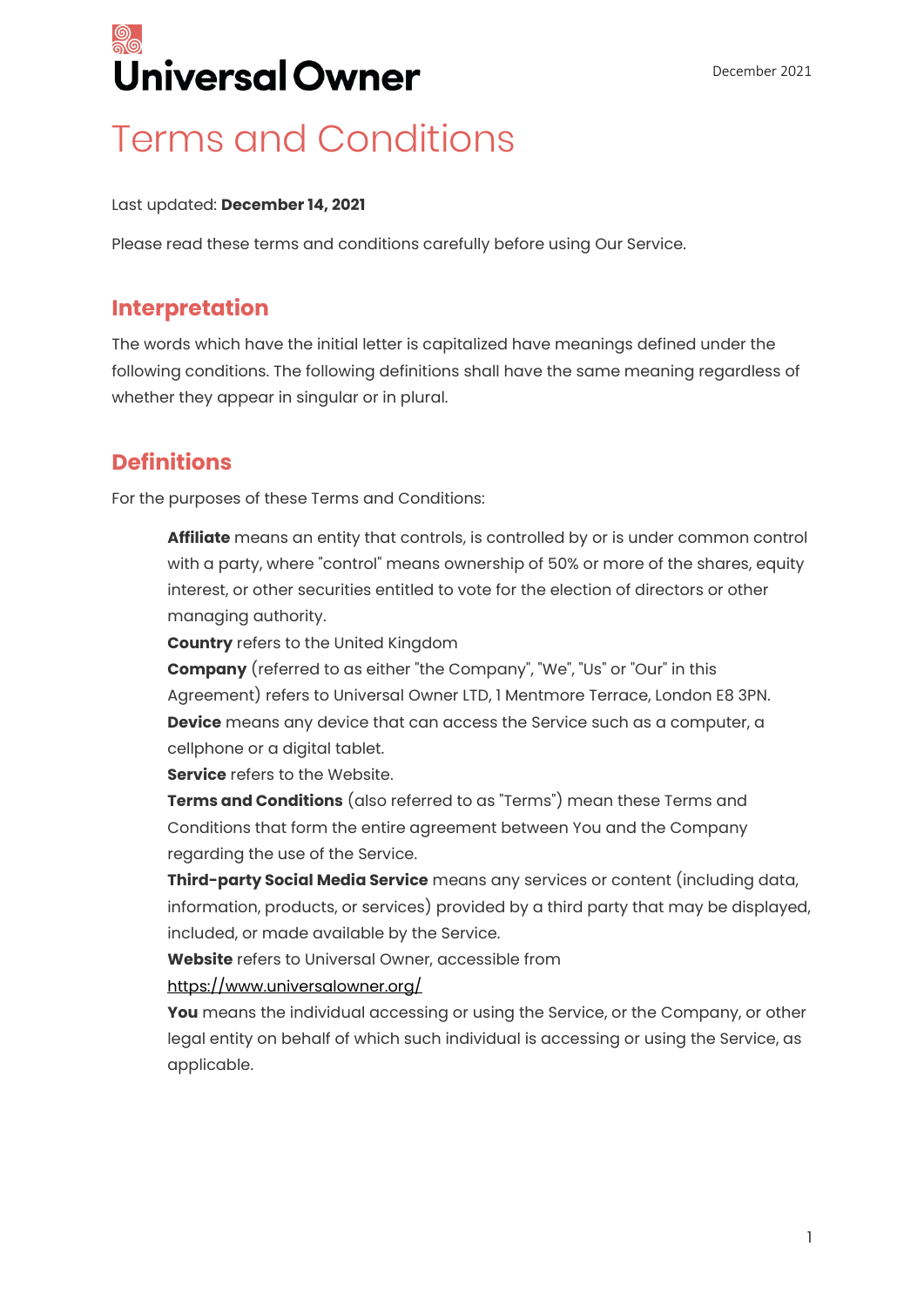## Universal Owner

### **Acknowledgment**

These are the Terms and Conditions governing the use of this Service and the agreement that operates between You and the Company. These Terms and Conditions set out the rights and obligations of all users regarding the use of the Service.

Your access to and use of the Service is conditioned on Your acceptance of and compliance with these Terms and Conditions. These Terms and Conditions apply to all visitors, users, and others who access or use the Service.

By accessing or using the Service You agree to be bound by these Terms and Conditions. If You disagree with any part of these Terms and Conditions, then You may not access the Service.

Your access to and use of the Service is also conditioned on Your acceptance of and compliance with the Privacy Policy of the Company. Our Privacy Policy describes Our policies and procedures on the collection, use, and disclosure of Your personal information when You use the Application or the Website and tells You about Your privacy rights and how the law protects You. Please read Our Privacy Policy carefully before using Our Service.

### **Links to Other Websites**

Our Service may contain links to third-party websites or services that are not owned or controlled by the Company.

The Company has no control over and assumes no responsibility for the content, privacy policies, or practices of any third-party websites or services. You further acknowledge and agree that the Company shall not be responsible or liable, directly or indirectly, for any damage or loss caused or alleged to be caused by or in connection with the use of or reliance on any such content, goods or services available on or through any such web sites or services.

We advise You to read the terms and conditions and privacy policies of any third-party websites or services that You visit.

### **Termination**

We may terminate or suspend Your access immediately, without prior notice or liability, for any reason whatsoever, including without limitation if You breach these Terms and Conditions.

Upon termination, Your right to use the Service will cease immediately.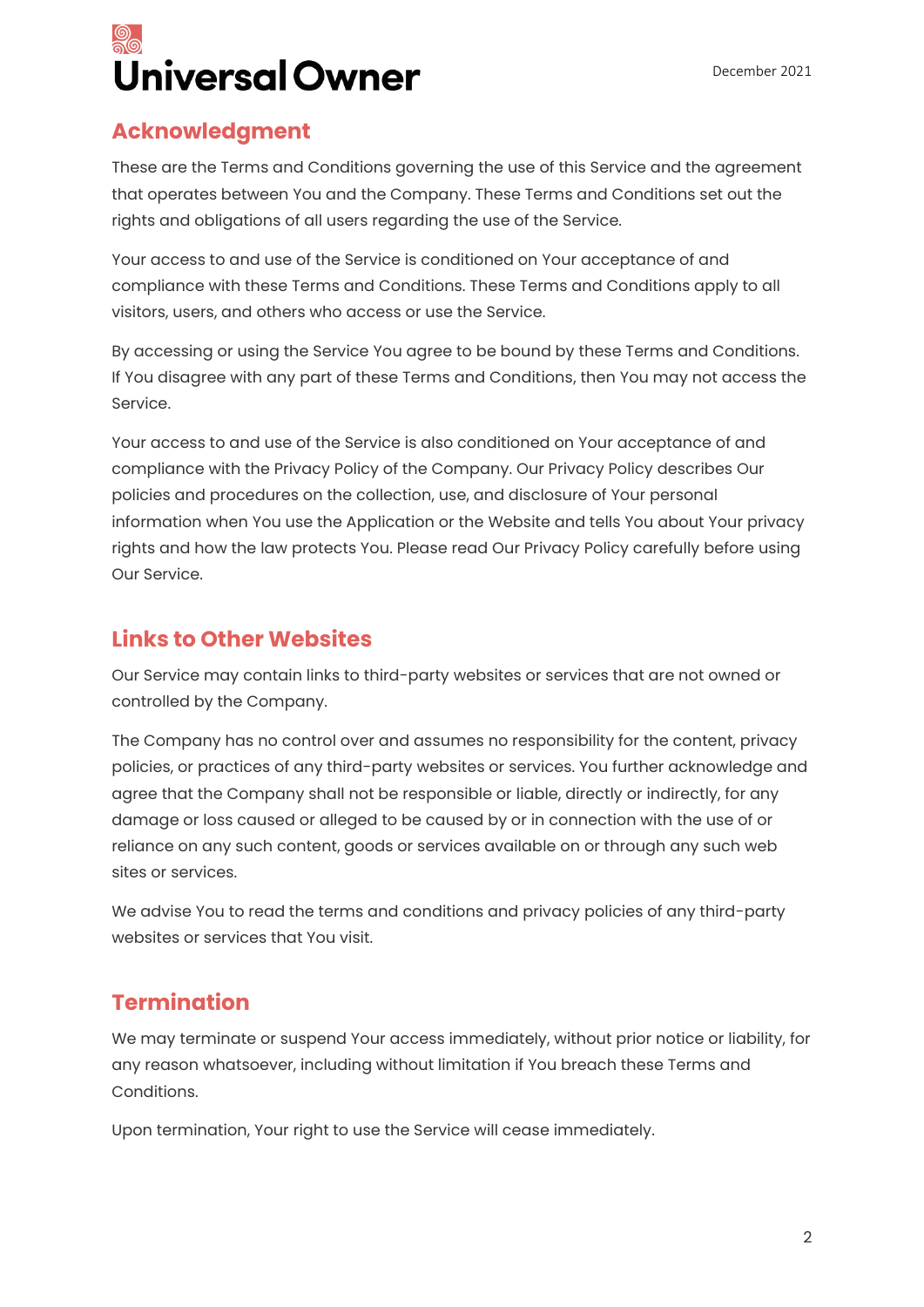## Universal Owner

### **Limitation of Liability**

Notwithstanding any damages that You might incur, the entire liability of the Company and any of its suppliers under any provision of this Terms and Your exclusive remedy for all of the foregoing shall be limited to the amount actually paid by You through the Service.

To the maximum extent permitted by applicable law, in no event shall the Company or its suppliers be liable for any special, incidental, indirect, or consequential damages whatsoever (including, but not limited to, damages for loss of profits, loss of data, or other information, for business interruption, for personal injury, loss of privacy arising out of or in any way related to the use of or inability to use the Service, third-party software and/or third-party hardware used with the Service, or otherwise in connection with any provision of this Terms), even if the Company or any supplier has been advised of the possibility of such damages and even if the remedy fails of its essential purpose.

### **"AS IS" and "AS AVAILABLE" Disclaimer**

The Service is provided to You "AS IS" and "AS AVAILABLE" and with all faults and defects without warranty of any kind. To the maximum extent permitted under applicable law, the Company, on its own behalf and on behalf of its Affiliates and its and their respective licensors and service providers, expressly disclaims all warranties, whether express, implied, statutory, or otherwise, with respect to the Service, including all implied warranties of merchantability, fitness for a particular purpose, title and non-infringement, and warranties that may arise out of course of dealing, course of performance, usage or trade practice. Without limitation to the foregoing, the Company provides no warranty or undertaking, and makes no representation of any kind that the Service will meet Your requirements, achieve any intended results, be compatible or work with any other software, applications, systems or services, operate without interruption, meet any performance or reliability standards or be error-free or that any errors or defects can or will be corrected.

Without limiting the foregoing, neither the Company nor any of the Company's provider makes any representation or warranty of any kind, express or implied: (i) as to the operation or availability of the Service, or the information, content, and materials or products included thereon; (ii) that the Service will be uninterrupted or error-free; (iii) as to the accuracy, reliability, or currency of any information or content provided through the Service; or (iv) that the Service, its servers, the content, or e-mails sent from or on behalf of the Company are free of viruses, scripts, trojan horses, worms, malware, timebombs or other harmful components.

Some jurisdictions do not allow the exclusion of certain types of warranties or limitations on applicable statutory rights of a consumer, so some or all of the above exclusions and limitations may not apply to You. But in such a case the exclusions and limitations set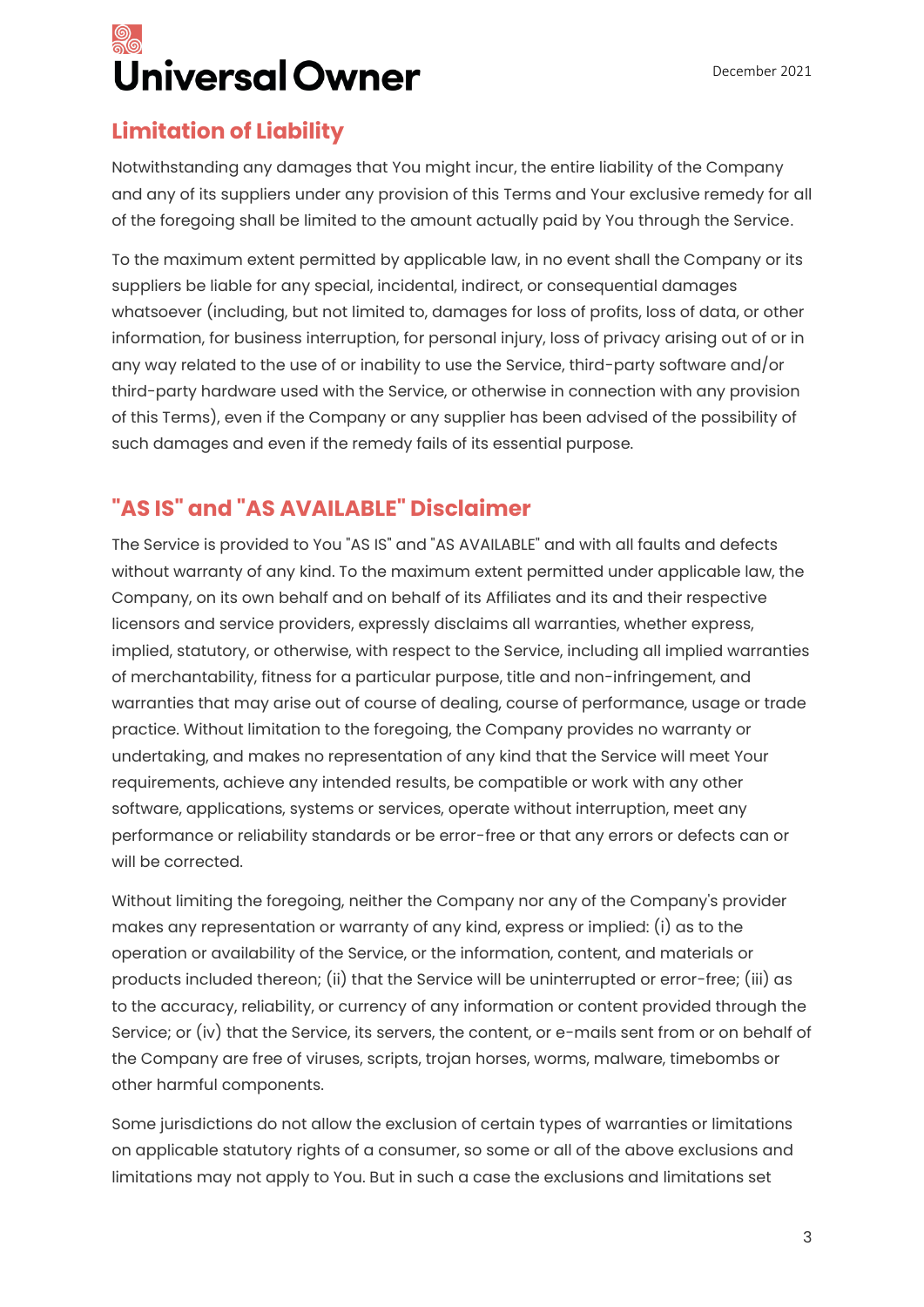# Jniversal Owner

forth in this section shall be applied to the greatest extent enforceable under applicable law.

### **Governing Law**

The laws of the Country, excluding its conflicts of law rules, shall govern this Terms and Your use of the Service. Your use of the Application may also be subject to other local, state, national, or international laws. The Company uses UK law, and UK law will apply in instances of joint justification.

### **Disputes Resolution**

If You have any concern or dispute about the Service, You agree to first try to resolve the dispute informally by contacting the Company. Contacting with the Company is readily available through the company website.

### **For European Union (EU) Users**

If You are a European Union consumer, you will benefit from any mandatory provisions of the law of the country in which you are resident.

### **United States Legal Compliance**

You represent and warrant that (i) You are not located in a country that is subject to the United States government embargo, or that has been designated by the United States government as a "terrorist supporting" country, and (ii) You are not listed on any United States government list of prohibited or restricted parties.

### **Severability**

If any provision of these Terms is held to be unenforceable or invalid, such provision will be changed and interpreted to accomplish the objectives of such provision to the greatest extent possible under applicable law and the remaining provisions will continue in full force and effect.

### **Waiver**

Except as provided herein, the failure to exercise a right or to require performance of an obligation under this Terms shall not affect a party's ability to exercise such right or require such performance at any time thereafter nor shall be the waiver of a breach constitute a waiver of any subsequent breach.